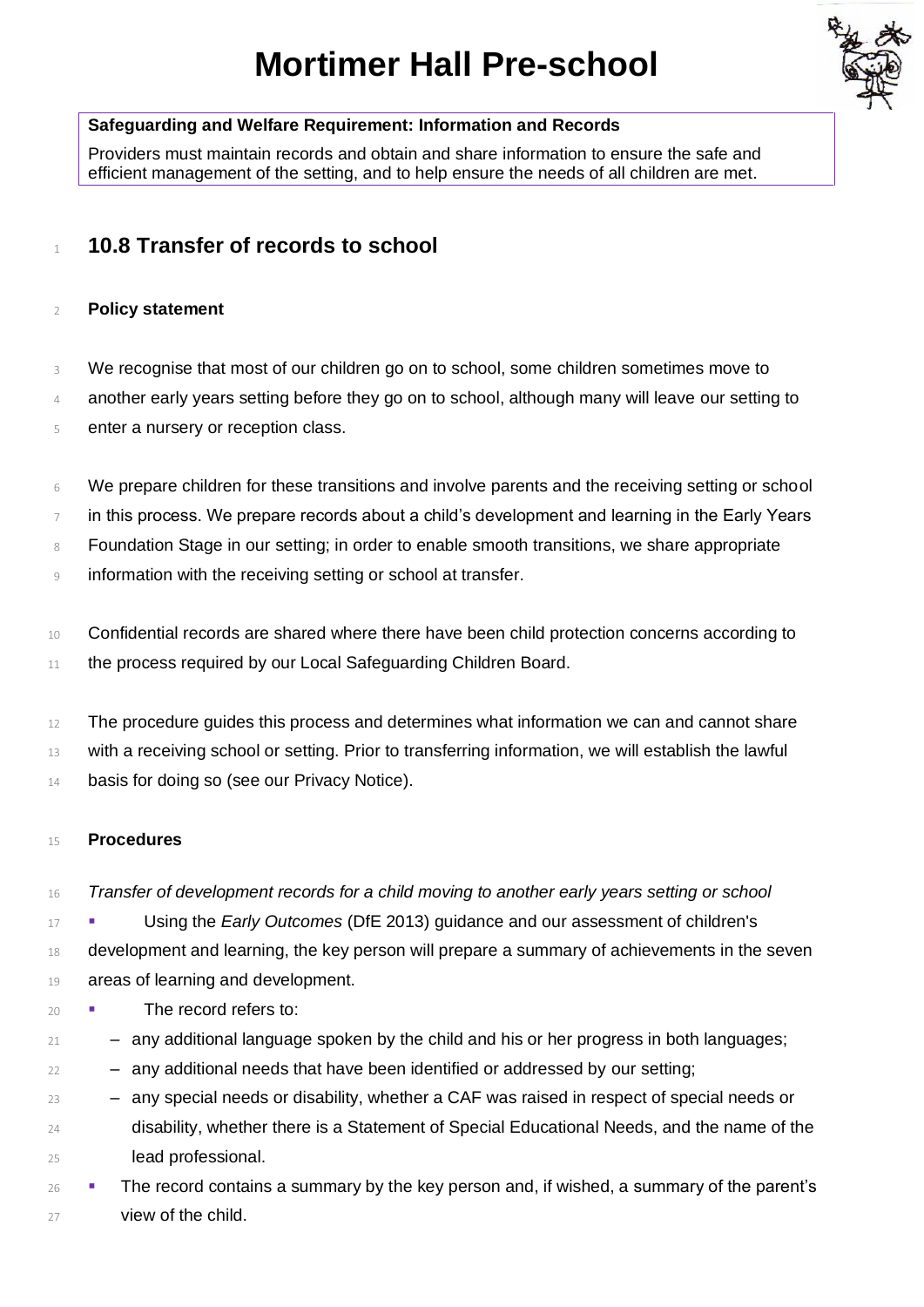#### 10\_8\_Transfer of Records to School\_619.doc

- <sup>28</sup> **•** The document may be accompanied by other evidence, such as photos or drawings that the 29 child has made.
- 30 **· When a child transfers to a school, most local authorities provide an assessment summary** 31 **format or a transition record, which we will follow as applicable.**
- <sup>32</sup> **■** If there have been any welfare or protection concerns, we place a star on the front of the 33 **assessment record.**

# 34 *Transfer of confidential information*

- 35 The receiving school or setting will need to have a record of any safeguarding or child 36 protection concerns that were raised in our setting and what was done about them.
- **EXECT FIGHT THE WE will make a summary of the concerns to send to the receiving setting or school, along** 38 with the date of the last professional meeting or case conference. Some Local Safeguarding 39 Children Boards will stipulate the forms to be used and provide these for us to use.
- <sup>40</sup> **■** Where a CAF has been raised in respect of any welfare concerns, we will pass the name and 41 contact details of the lead professional on to the receiving setting or school.
- <sup>42</sup> Where there has been an s47 investigation regarding a child protection concern, we will pass <sup>43</sup> the name and contact details of the child's social worker on to the receiving setting or school 44 – regardless of the outcome of the investigation.
- **EXECUTE:** We post or take the information to the school or setting, ensuring it is addressed to the 46 setting or school's designated person for child protection and marked as 'confidential'.
- <sup>47</sup> **■** We do not pass any other documentation from the child's personal file to the receiving setting 48 or school.
- **Electronic records will be sent by secure means, e.g. Egress.**

## **Legal framework**

General Data Protection Regulations (GDPR) (2018)

- **•** Freedom of Information Act (2000)
- Human Rights Act (1998)
- Children Act (1989)

## **Further guidance**

- What to do if You're Worried a Child is Being Abused (HMG 2006)
- Information Sharing: Guidance for Practitioners and Managers (DCSF 2008)

| This policy was adopted by       |
|----------------------------------|
| On                               |
| Date to be reviewed              |
| Signed on behalf of the provider |

Mortimer Hall Pre-school

15th May 2019

May 2020

atre Mange